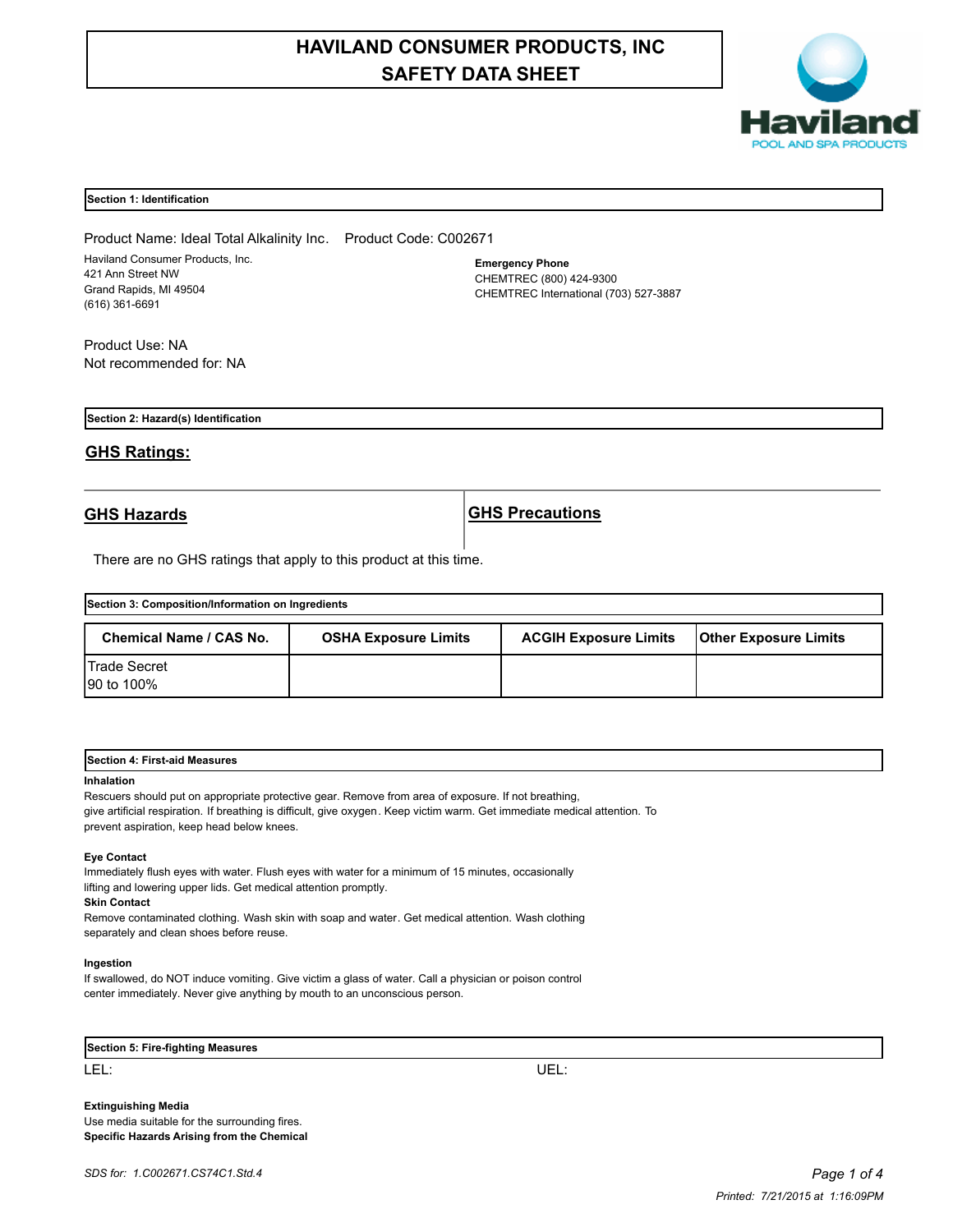### **Special Protective Equipment and Precautions for Firefighters**

**Special Information**: As in any fire, wear self-contained breathing apparatus pressure-demand (MSHA/NIOSH approved or equivalent) and full protective gear.

#### **Section 6: Accidental Release Measures**

#### **Spill and Leak Procedures**

Wear appropriate protective equipment and clothing during clean up . Sweep spill and transfer material into appropriate container(s) for disposal. Flush spill area with water.

# **Section 7: Handling and Storage**

#### **Handling Procedures**

Use with adequate ventilation. Do not get in eyes, on skin, or on clothing. Wash thoroughly after handling.

#### **STORAGE:**

Keep container closed when not in use. Store in a cool, dry place. Store away from incompatible materials.

| Section 8: Exposure Control/Personal Protection |                             |                              |                              |  |
|-------------------------------------------------|-----------------------------|------------------------------|------------------------------|--|
| <b>Chemical Name / CAS No.</b>                  | <b>OSHA Exposure Limits</b> | <b>ACGIH Exposure Limits</b> | <b>Other Exposure Limits</b> |  |
| <b>I</b> Trade Secret                           |                             |                              |                              |  |
| IN/A                                            |                             |                              |                              |  |

**RESPIRATORY PROTECTION:** A respiratory protection program that meets OSHA 1910.134 and ANSI Z88.2 requirements must be followed whenever workplace conditions warrant the use of a respirator.

**SKIN PROTECTION:** Wear impervious protective gloves. Wear protective gear as needed - apron, suit, boots.

**EYE PROTECTION:** Wear safety glasses with side shields (or goggles) and a face shield .

**OTHER PROTECTIVE EQUIPMENT**: Facilities storing or utilizing this material should be equipped with an eyewash facility and a safety shower.

**HYGENIC PRACTICES:** Do not eat, drink, or smoke in areas where this material is used. Avoid breathing vapors. Remove contaminated clothing and wash before reuse. Wash thoroughly after handling. Wash hands before eating.

**Section 9: Physical and Chemical Properties**

| Specific Gravity Unknown                                    | Autoignition temperature: Unknown           |  |
|-------------------------------------------------------------|---------------------------------------------|--|
| Decomposition temperature: Unknown                          | <b>Viscosity: Unknown</b>                   |  |
| Grams VOC less water: Unknown                               | <b>Appearance:</b> white crystalline powder |  |
| <b>Odor:</b> odorless                                       | Vapor Pressure: Unknown                     |  |
| Odor threshold: Unknown                                     | Vapor Density: Unknown                      |  |
| $pH: 8.3$ (1% solution) $@$<br>$20^{\circ}$ C               | <b>Density:</b> 0.88 g/cm3 (particle)       |  |
| <b>Melting point: Unknown</b>                               | <b>Freezing point: Unknown</b>              |  |
| <b>Solubility: Unknown</b><br><b>Boiling range: Unknown</b> |                                             |  |
| <b>Flash point: Unknown</b>                                 | <b>Evaporation rate: Unknown</b>            |  |
| <b>Flammability: Unknown</b>                                | <b>Explosive Limits: Unknown</b>            |  |
|                                                             |                                             |  |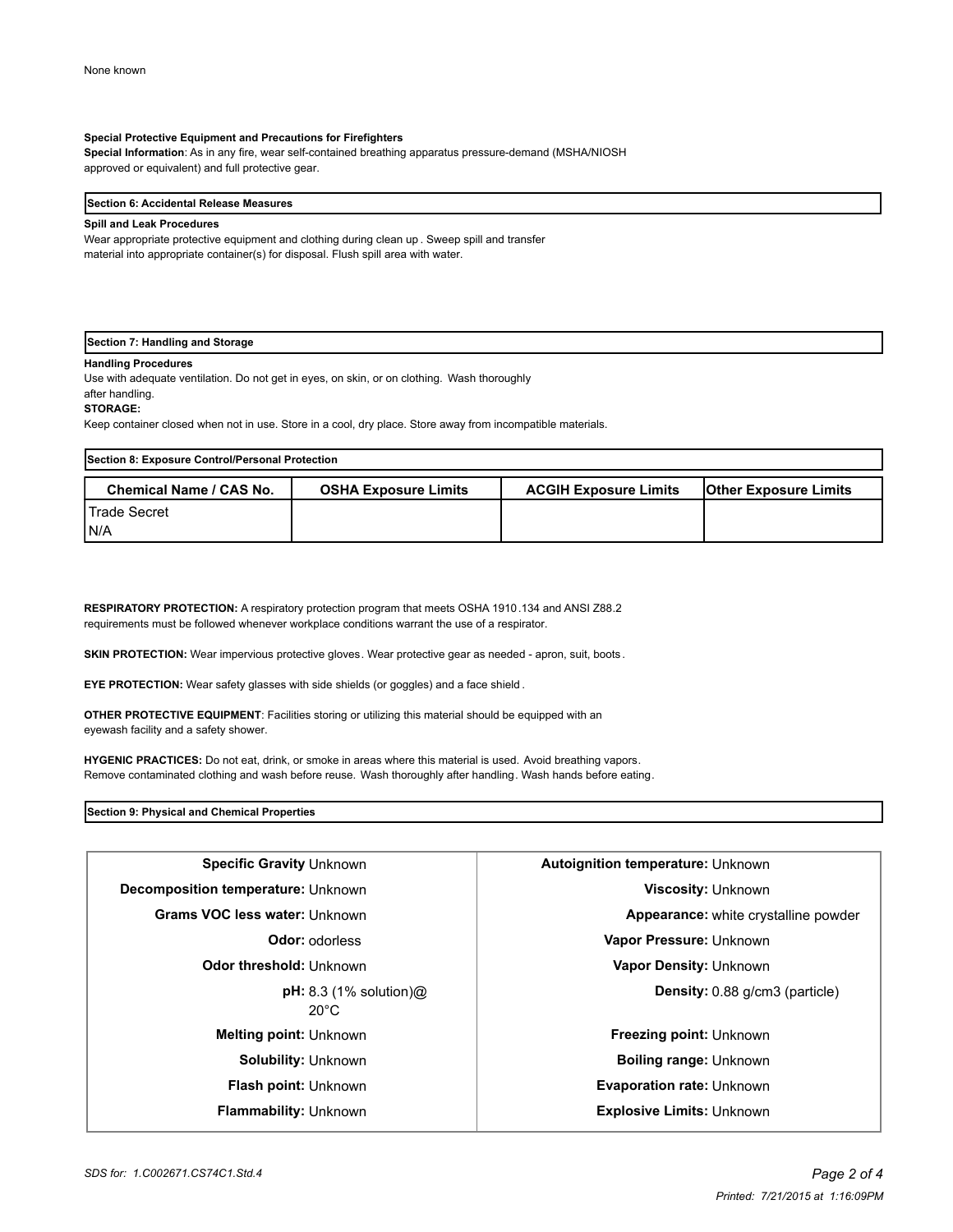#### **Section 10: Stability and Reactivity**

**Chemical Stability:**

STABLE **Incompatibile Materials Acids Conditions to Avoid** None known **Hazardous Decomposition Products** Carbon dioxide and sodium carbonate

#### **Hazardous Polymerization**

Hazardous polymerization will not occur.

**Section 11: Toxicology Information**

# **Mixture Toxicity**

Oral Toxicity LD50: 4,220mg/kg

# **Health Effects**

May be mildly irritating to eyes. Not likely to be hazardous to skin, respiratory tract, or by ingestion. Occasional mild irritation effects to nose and throat may occur from inhalation of dust .

#### **Routes of Entry:**

Inhalation Ingestion Skin contact Eye contact

## **Target Organs**

#### **Effects of Overexposure**

**Emergency Overview**

Not classified as a hazardous substance. No adverse effects anticipated.

| Section 12: Ecological Information |  |  |
|------------------------------------|--|--|
|                                    |  |  |
|                                    |  |  |

**Component Ecotoxicity**

Trade Secret 96 Hr LC50 Lepomis macrochirus: 8250 - 9000 mg/L [static] 48 Hr EC50 Daphnia magna: 2350 mg/L

# **Section 13: Disposal Considerations**

Dispose of in accordance with local, state and federal regulations.

#### **Section 14: Transportation Informations**

Refer to Bill of Lading or container label for DOT or other transportation hazard classification, if any.

**Section 15: Regulatory Information**

**Country Country Regulation Regulation Regulation Regulation Regulation Regulation** Regulation Regulation Regulation

**Section 16: Other Information**